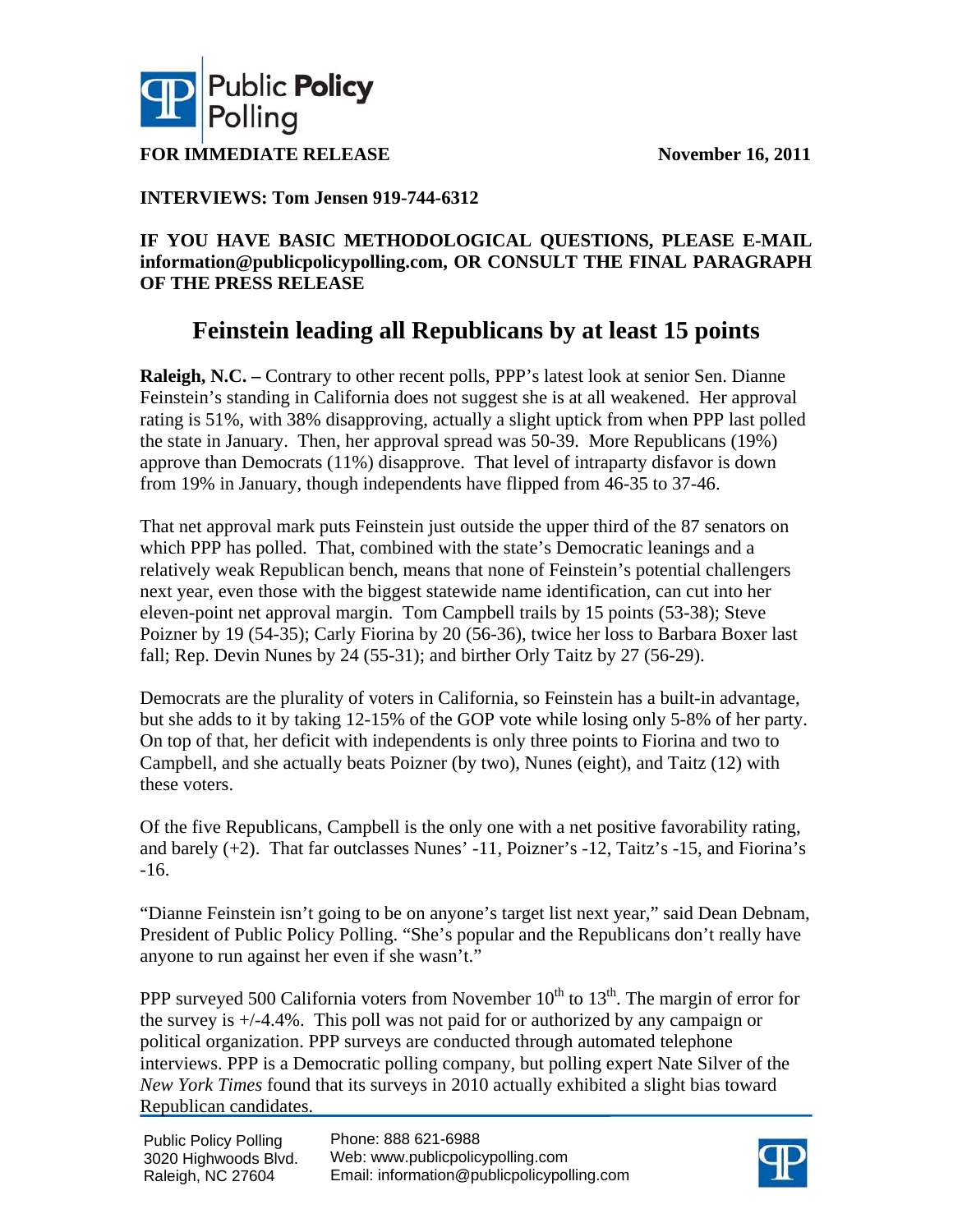

# **California Survey Results**

| Q1             | Do you approve or disapprove of Senator<br>Dianne Feinstein's job performance? |  |
|----------------|--------------------------------------------------------------------------------|--|
|                | Approve 51% Not sure 11%                                                       |  |
|                | Disapprove38%                                                                  |  |
| Q <sub>2</sub> | Do you have a favorable or unfavorable opinion<br>of Tom Campbell?             |  |
|                |                                                                                |  |
|                |                                                                                |  |
|                |                                                                                |  |
| Q <sub>3</sub> | Do you have a favorable or unfavorable opinion<br>of Carly Fiorina?            |  |
|                |                                                                                |  |
|                |                                                                                |  |
|                |                                                                                |  |
| Q4             | Do you have a favorable or unfavorable opinion<br>of Devin Nunes?              |  |
|                |                                                                                |  |
|                |                                                                                |  |
|                |                                                                                |  |
| Q5             | Do you have a favorable or unfavorable opinion<br>of Steve Poizner?            |  |
|                |                                                                                |  |
|                |                                                                                |  |
|                |                                                                                |  |
| Q6             | Do you have a favorable or unfavorable opinion<br>of Orly Taitz?               |  |
|                |                                                                                |  |
|                |                                                                                |  |
|                |                                                                                |  |

| Q7 | If the candidates for Senate next year were<br>Democrat Dianne Feinstein and Republican<br>Tom Campbell, who would you vote for?      |     |
|----|---------------------------------------------------------------------------------------------------------------------------------------|-----|
|    |                                                                                                                                       |     |
|    |                                                                                                                                       |     |
|    |                                                                                                                                       |     |
| Q8 | If the candidates for Senate next year were<br>Democrat Dianne Feinstein and Republican<br>Carly Fiorina, who would you vote for?     |     |
|    |                                                                                                                                       |     |
|    |                                                                                                                                       |     |
|    |                                                                                                                                       |     |
| Q9 | If the candidates for Senate next year were<br>Democrat Dianne Feinstein and Republican<br>Devin Nunes, who would you vote for?       |     |
|    |                                                                                                                                       |     |
|    |                                                                                                                                       |     |
|    |                                                                                                                                       |     |
|    | Q10 If the candidates for Senate next year were<br>Democrat Dianne Feinstein and Republican<br>Steve Poizner, who would you vote for? |     |
|    |                                                                                                                                       |     |
|    |                                                                                                                                       |     |
|    |                                                                                                                                       |     |
|    | Q11 If the candidates for Senate next year were<br>Democrat Dianne Feinstein and Republican<br>Orly Taitz, who would you vote for?    |     |
|    |                                                                                                                                       |     |
|    |                                                                                                                                       |     |
|    |                                                                                                                                       | 15% |

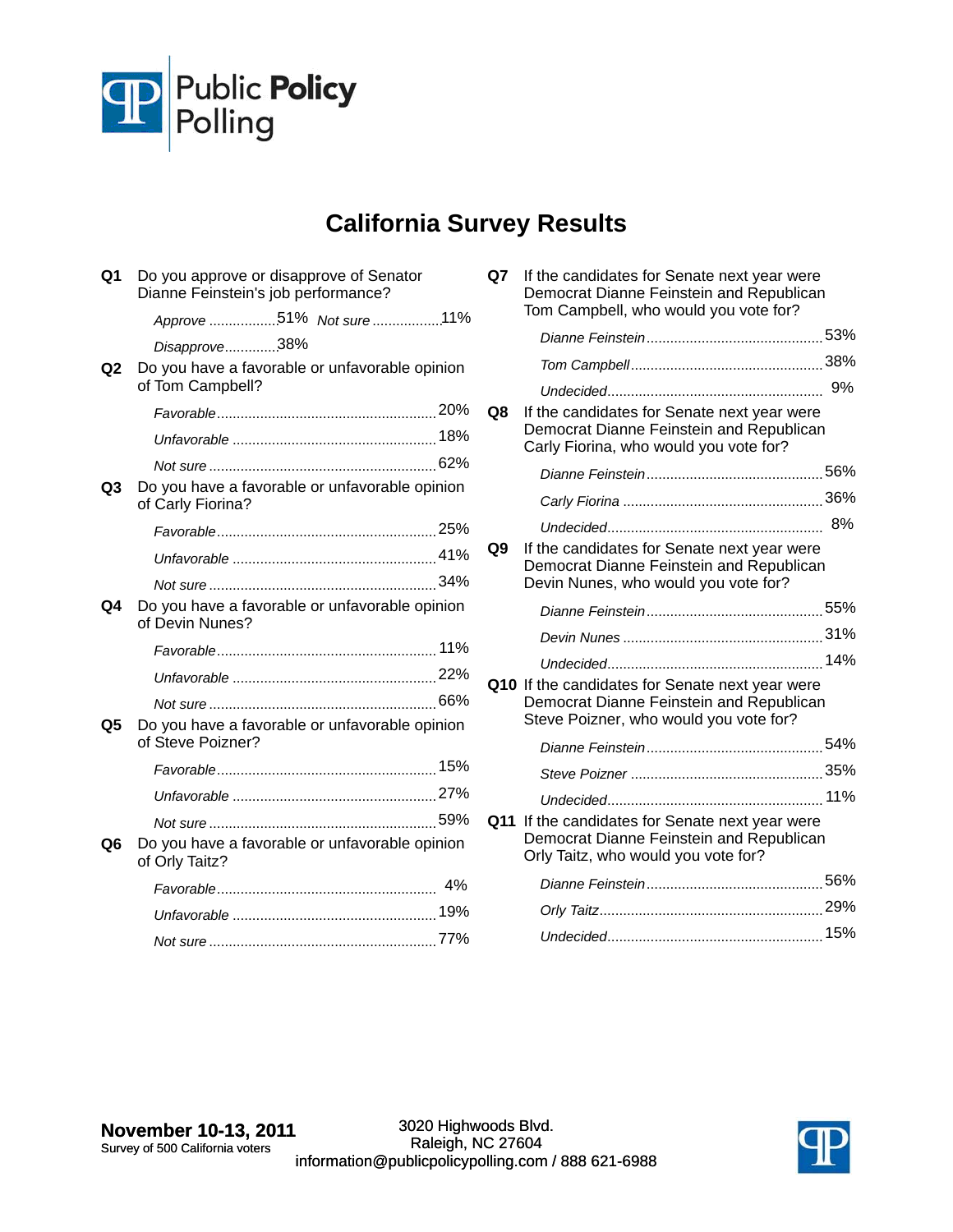

| Q12 Who did you vote for President in 2008?                                                                                            |  |
|----------------------------------------------------------------------------------------------------------------------------------------|--|
|                                                                                                                                        |  |
|                                                                                                                                        |  |
| Someone else/Don't remember  8%                                                                                                        |  |
| Q13 Would you describe yourself as very liberal,<br>somewhat liberal, moderate, somewhat<br>conservative, or very conservative?        |  |
|                                                                                                                                        |  |
|                                                                                                                                        |  |
|                                                                                                                                        |  |
|                                                                                                                                        |  |
|                                                                                                                                        |  |
| Q14 If you are a woman, press 1. If a man, press 2.                                                                                    |  |
|                                                                                                                                        |  |
|                                                                                                                                        |  |
| Q15 If you are a Democrat, press 1. If a Republican,<br>press 2. If you are an independent or identify<br>with another party, press 3. |  |
|                                                                                                                                        |  |
|                                                                                                                                        |  |
|                                                                                                                                        |  |

**Q16** If you are Hispanic, press 1. If white, press 2. If African-American, press 3. If Asian, press 4. If other, press 5.

| Q17 If you are 18 to 29 years old, press 1. If 30 to |  |
|------------------------------------------------------|--|

45, press 2. If 46 to 65, press 3. If you are older than 65, press 4.

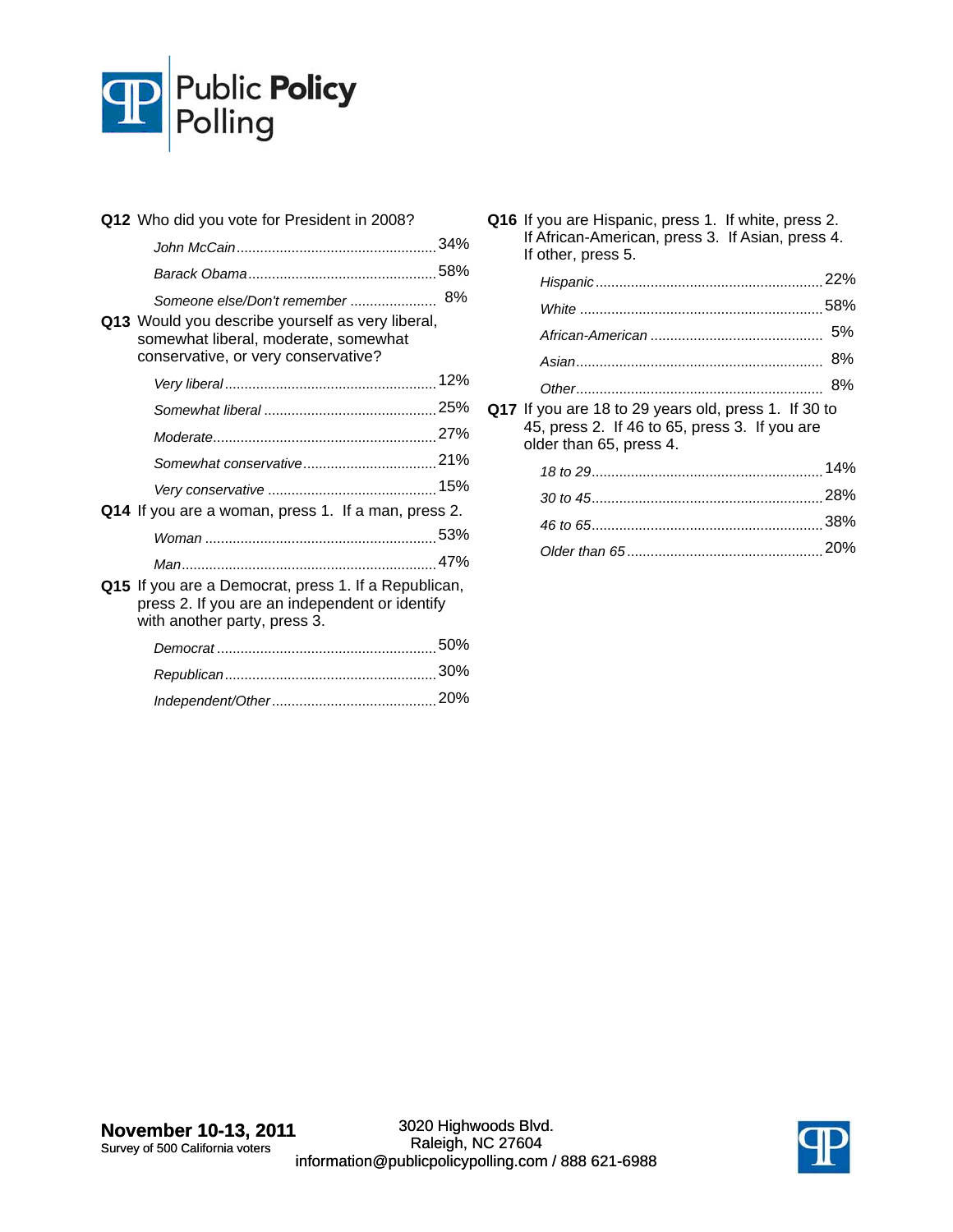

|                           |      | <b>2008 Vote</b> |     |                                            |
|---------------------------|------|------------------|-----|--------------------------------------------|
|                           | Base | McCain Obama     |     | John Barack Someone else/Don't<br>remember |
| <b>Feinstein Approval</b> |      |                  |     |                                            |
| Approve 51%               |      | 20%              | 73% | 32%                                        |
| Disapprove                | 38%  | 75%              | 14% | 49%                                        |
| Not sure 11%              |      | 5%               | 14% | 19%                                        |

|                          |             | <b>2008 Vote</b> |     |                                            |
|--------------------------|-------------|------------------|-----|--------------------------------------------|
|                          | <b>Base</b> | McCain Obama     |     | John Barack Someone else/Don't<br>remember |
| Campbell<br>Favorability |             |                  |     |                                            |
| Favorable   20%          |             | 33%              | 13% | 14%                                        |
| Unfavorable              | 18%         | 15%              | 20% | 24%                                        |
| Not sure                 | 62%         | 51%              | 67% | 63%                                        |

|                             |      |              | <b>2008 Vote</b> |                                            |  |
|-----------------------------|------|--------------|------------------|--------------------------------------------|--|
|                             | Base | McCain Obama |                  | John Barack Someone else/Don't<br>remember |  |
| <b>Fiorina Favorability</b> |      |              |                  |                                            |  |
| Favorable   25%             |      | 49%          | 10%              | 32%                                        |  |
| Unfavorable 41%             |      | 22%          | 54%              | 25%                                        |  |
| Not sure 34%                |      | 29%          | 36%              | 43%                                        |  |

|                    |      |              | <b>2008 Vote</b> |                                            |  |
|--------------------|------|--------------|------------------|--------------------------------------------|--|
|                    | Base | McCain Obama |                  | John Barack Someone else/Don't<br>remember |  |
| Nunes Favorability |      |              |                  |                                            |  |
| Favorable 11%      |      | 13%          | 10%              | 12%                                        |  |
| Unfavorable 22%    |      | 29%          | 19%              | 16%                                        |  |
| Not sure 66%       |      | 58%          | 71%              | 72%                                        |  |

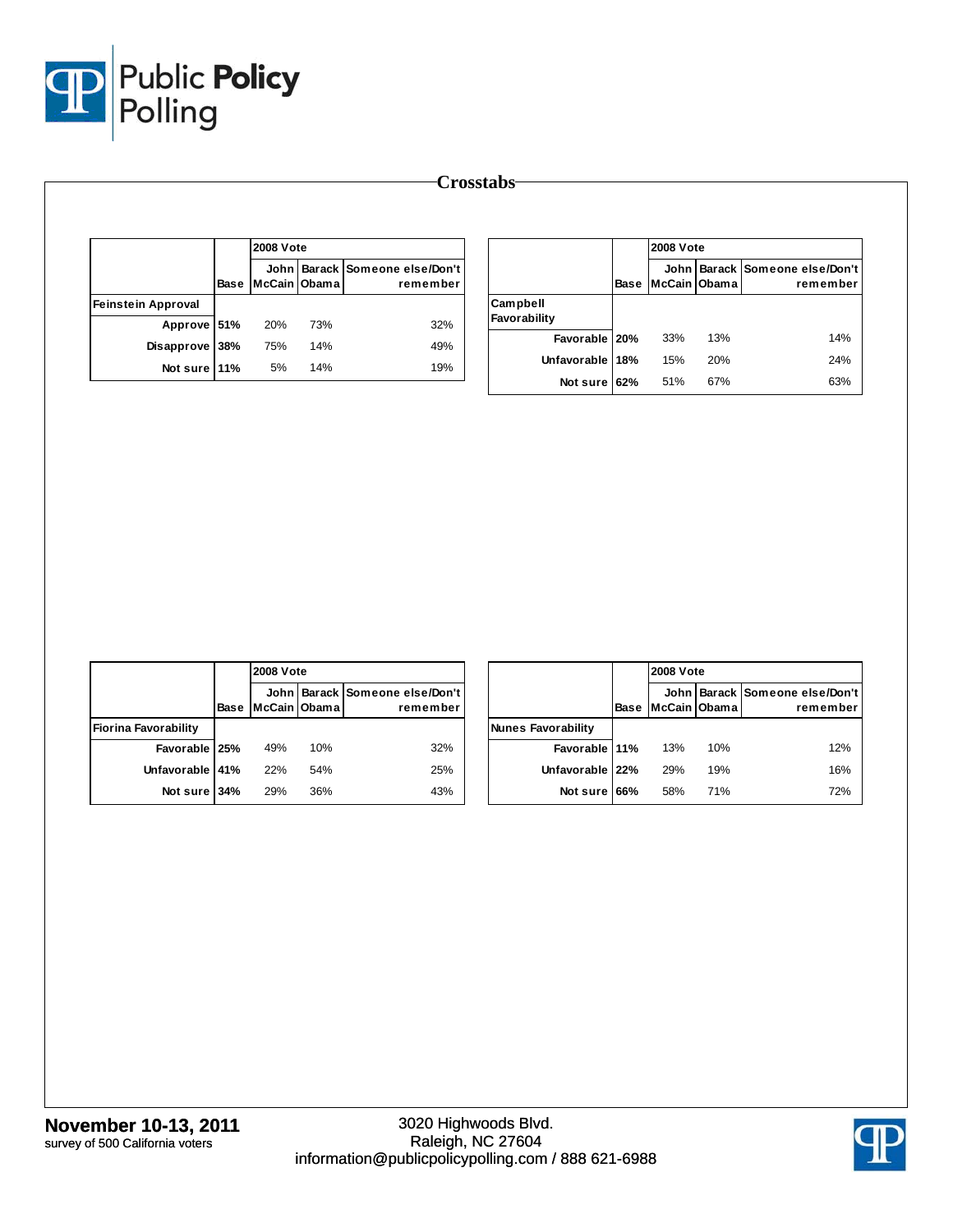

|                             |      | <b>2008 Vote</b> |     |                                            |
|-----------------------------|------|------------------|-----|--------------------------------------------|
|                             | Base | lMcCain IObama   |     | John Barack Someone else/Don't<br>remember |
| <b>Poizner Favorability</b> |      |                  |     |                                            |
| Favorable 15%               |      | 22%              | 11% | 8%                                         |
| Unfavorable 27%             |      | 24%              | 28% | 30%                                        |
| Not sure                    | 59%  | 54%              | 61% | 63%                                        |

|                           |             |              | <b>2008 Vote</b> |                                            |  |
|---------------------------|-------------|--------------|------------------|--------------------------------------------|--|
|                           | <b>Base</b> | McCain Obama |                  | John Barack Someone else/Don't<br>remember |  |
| <b>Taitz Favorability</b> |             |              |                  |                                            |  |
| Favorable                 | 4%          | 6%           | 3%               | 4%                                         |  |
| Unfavorable 19%           |             | 17%          | 21%              | 13%                                        |  |
| Not sure 77%              |             | 77%          | 77%              | 84%                                        |  |

|                      |      | <b>2008 Vote</b> |     |                                            |
|----------------------|------|------------------|-----|--------------------------------------------|
|                      | Base | McCain Obama     |     | John Barack Someone else/Don't<br>remember |
| Feinstein/Campbell   |      |                  |     |                                            |
| Dianne Feinstein 53% |      | 14%              | 79% | 39%                                        |
| Tom Campbell 38%     |      | 79%              | 12% | 47%                                        |
| <b>Undecided</b>     | 9%   | 7%               | 9%  | 14%                                        |

|                      |             |              | <b>2008 Vote</b> |                                            |  |  |  |  |
|----------------------|-------------|--------------|------------------|--------------------------------------------|--|--|--|--|
|                      | <b>Base</b> | McCain Obama |                  | John Barack Someone else/Don't<br>remember |  |  |  |  |
| Feinstein/Fiorina    |             |              |                  |                                            |  |  |  |  |
| Dianne Feinstein 56% |             | 13%          | 84%              | 41%                                        |  |  |  |  |
| Carly Fiorina 36%    |             | 78%          | 9%               | 49%                                        |  |  |  |  |
| <b>Undecided</b>     | 8%          | 9%           | 8%               | 10%                                        |  |  |  |  |

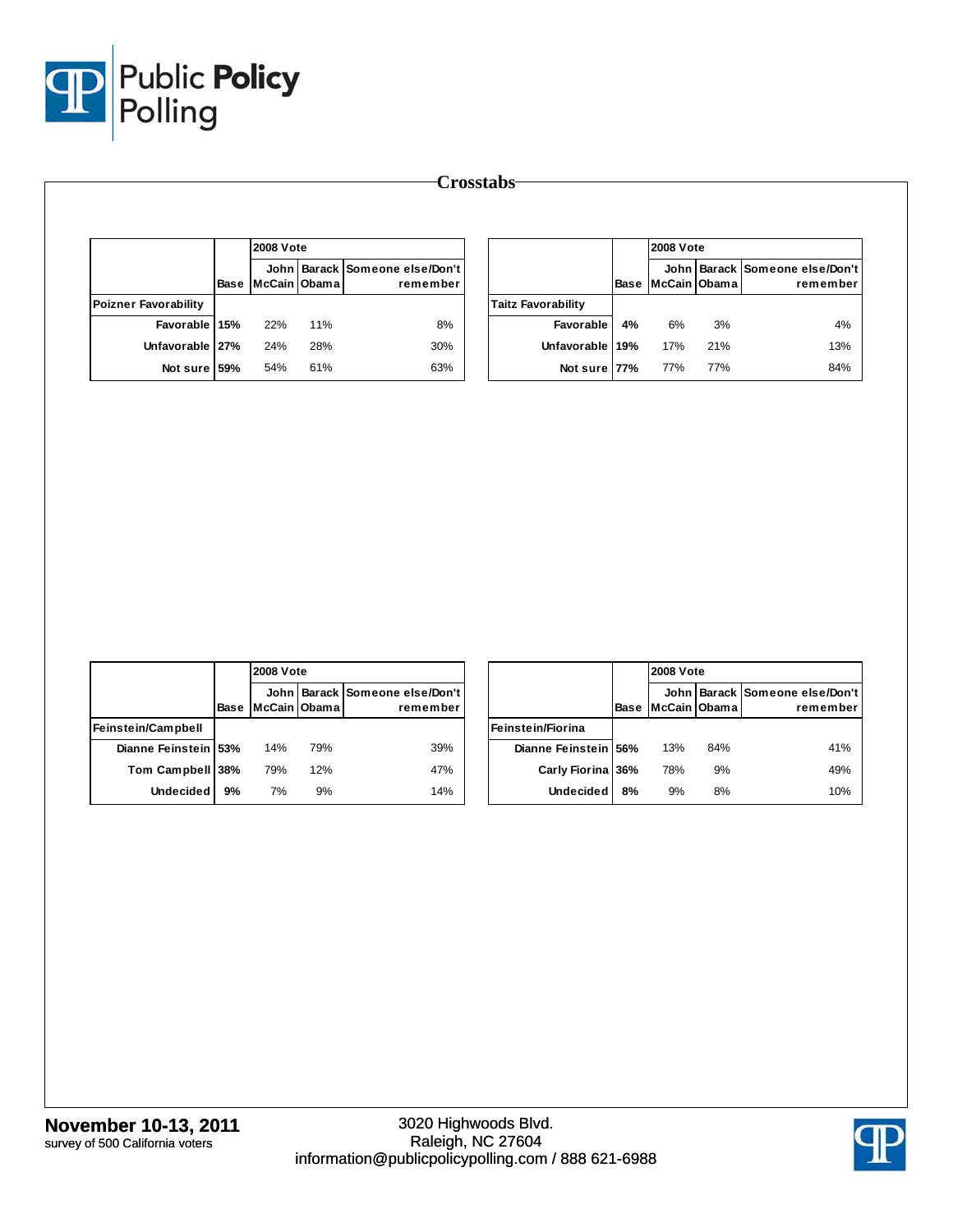

|                        |      | <b>2008 Vote</b>                                               |     |     |  |
|------------------------|------|----------------------------------------------------------------|-----|-----|--|
|                        | Base | John   Barack   Someone else/Don't<br>McCain Obama<br>remember |     |     |  |
| <b>Feinstein/Nunes</b> |      |                                                                |     |     |  |
| Dianne Feinstein 55%   |      | 15%                                                            | 81% | 39% |  |
| Devin Nunes 31%        |      | 67%                                                            | 8%  | 42% |  |
| Undecided 14%          |      | 18%                                                            | 11% | 19% |  |

|                          |             | <b>2008 Vote</b><br>John Barack Someone else/Don't<br>McCain Obama<br>remember |     |     |  |  |
|--------------------------|-------------|--------------------------------------------------------------------------------|-----|-----|--|--|
|                          | <b>Base</b> |                                                                                |     |     |  |  |
| <b>Feinstein/Poizner</b> |             |                                                                                |     |     |  |  |
| Dianne Feinstein 54%     |             | 15%                                                                            | 79% | 41% |  |  |
| Steve Poizner 35%        |             | 73%                                                                            | 11% | 48% |  |  |
| Undecided 11%            |             | 12%                                                                            | 10% | 11% |  |  |

|                        |      | <b>2008 Vote</b> |     |                                            |
|------------------------|------|------------------|-----|--------------------------------------------|
|                        | Base | McCain Obama     |     | John Barack Someone else/Don't<br>remember |
| <b>Feinstein/Taitz</b> |      |                  |     |                                            |
| Dianne Feinstein 56%   |      | 16%              | 82% | 38%                                        |
| Orly Taitz   29%       |      | 64%              | 6%  | 38%                                        |
| Undecided 15%          |      | 20%              | 12% | 24%                                        |

|                    |      | Ideology       |               |     |                                                        |      |
|--------------------|------|----------------|---------------|-----|--------------------------------------------------------|------|
|                    | Base | <b>liberal</b> | Very Somewhat |     | Somewhat<br>liberal Moderate conservative conservative | Very |
| Feinstein Approval |      |                |               |     |                                                        |      |
| Approve 51%        |      | 84%            | 81%           | 54% | 26%                                                    | 8%   |
| Disapprove 38%     |      | 3%             | 10%           | 28% | 65%                                                    | 89%  |
| Not sure 11%       |      | 14%            | 9%            | 18% | 9%                                                     | 3%   |

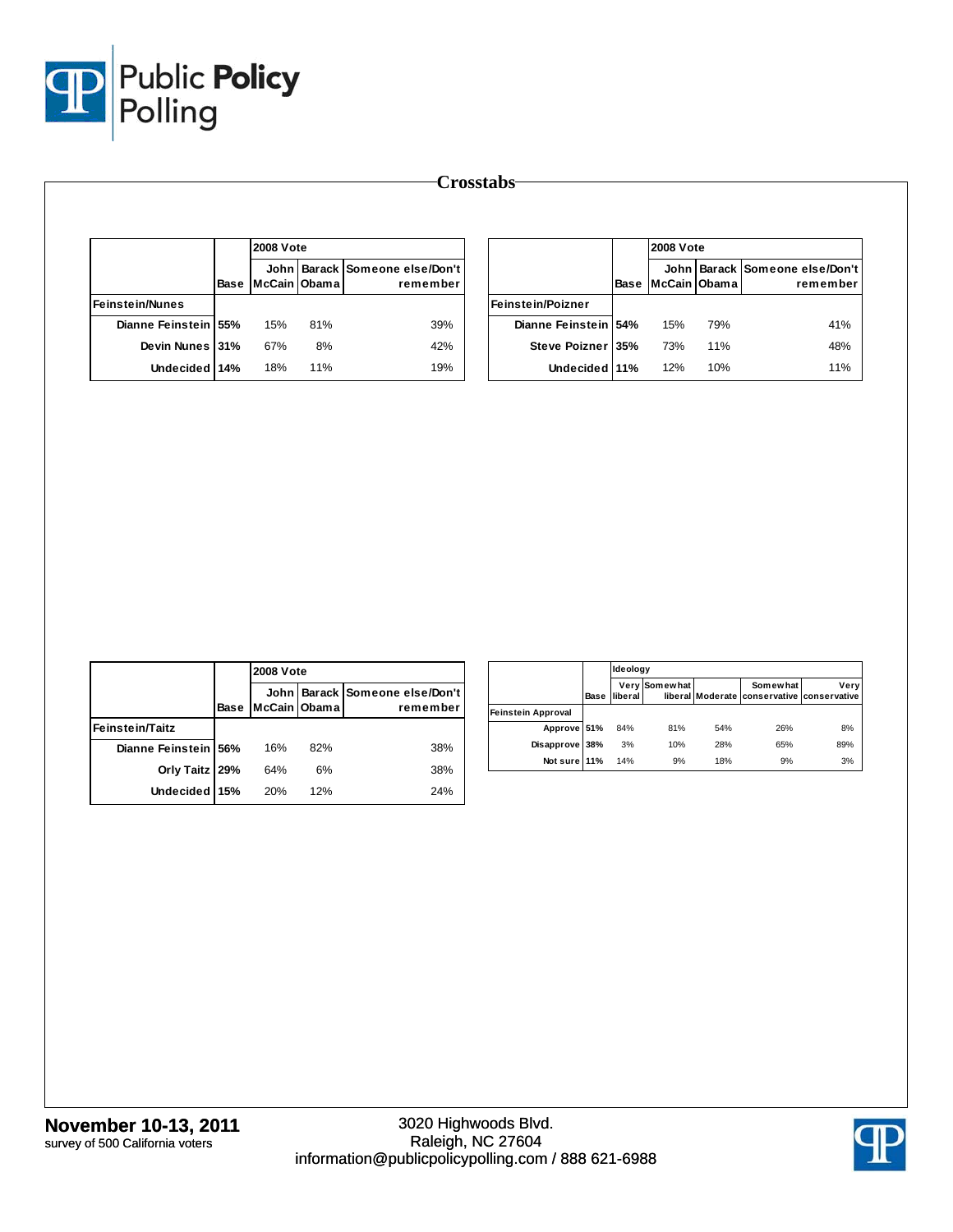

|                          |      | Ideology |               |     |                                                        |      |
|--------------------------|------|----------|---------------|-----|--------------------------------------------------------|------|
|                          | Base | liberal  | Very Somewhat |     | Somewhat<br>liberal Moderate conservative conservative | Very |
| Campbell<br>Favorability |      |          |               |     |                                                        |      |
| Favorable 20%            |      | 13%      | 13%           | 22% | 25%                                                    | 27%  |
| Unfavorable              | 18%  | 35%      | 19%           | 15% | 11%                                                    | 21%  |
| Not sure                 | 62%  | 51%      | 68%           | 63% | 64%                                                    | 52%  |

|                             |      | Ideology |               |     |                                                        |      |
|-----------------------------|------|----------|---------------|-----|--------------------------------------------------------|------|
|                             | Base | liberal  | Very Somewhat |     | Somewhat<br>liberal Moderate conservative conservative | Verv |
| <b>Fiorina Favorability</b> |      |          |               |     |                                                        |      |
| Favorable 25%               |      | 16%      | 8%            | 16% | 38%                                                    | 57%  |
| Unfavorable 41%             |      | 58%      | 59%           | 43% | 25%                                                    | 16%  |
| Not sure 34%                |      | 26%      | 33%           | 41% | 37%                                                    | 27%  |

|                           |      | Ideology |               |     |                                                        |      |
|---------------------------|------|----------|---------------|-----|--------------------------------------------------------|------|
|                           | Base | liberal  | Very Somewhat |     | Somewhat<br>liberal Moderate conservative conservative | Very |
| <b>Nunes Favorability</b> |      |          |               |     |                                                        |      |
| Favorable 11%             |      | 16%      | 12%           | 11% | 9%                                                     | 9%   |
| Unfavorable 22%           |      | 24%      | 20%           | 19% | 25%                                                    | 27%  |
| Not sure                  | 66%  | 60%      | 68%           | 70% | 66%                                                    | 63%  |

|                             |      |         | Ideology      |     |                                                        |      |  |  |  |
|-----------------------------|------|---------|---------------|-----|--------------------------------------------------------|------|--|--|--|
|                             | Base | liberal | Very Somewhat |     | Somewhat<br>liberal Moderate conservative conservative | Verv |  |  |  |
| <b>Poizner Favorability</b> |      |         |               |     |                                                        |      |  |  |  |
| Favorable 15%               |      | 12%     | 13%           | 13% | 21%                                                    | 15%  |  |  |  |
| Unfavorable 27%             |      | 48%     | 27%           | 24% | 18%                                                    | 26%  |  |  |  |
| Not sure                    | 59%  | 40%     | 60%           | 63% | 61%                                                    | 59%  |  |  |  |

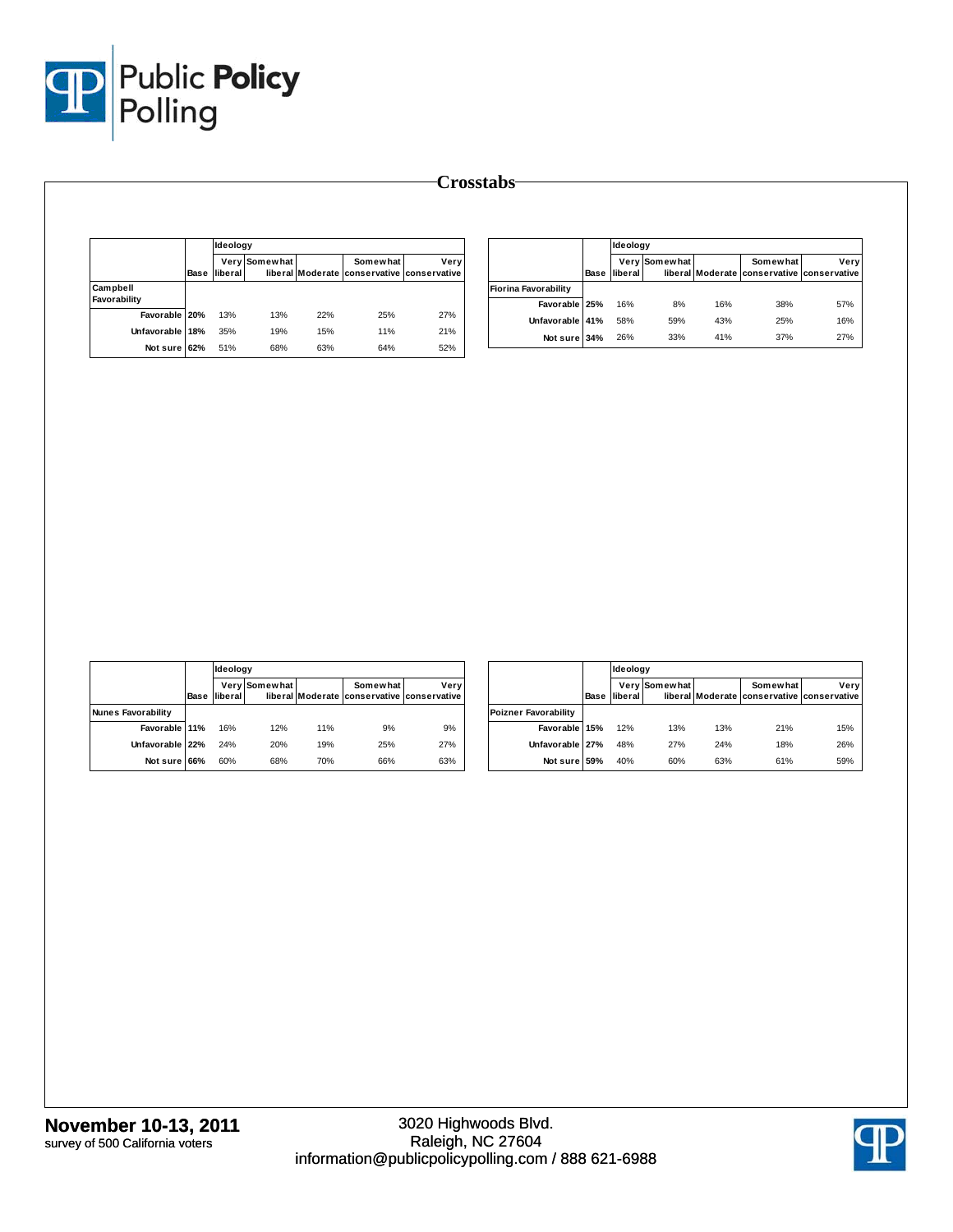

|                           |      | Ideology |               |     |                                                        |      |
|---------------------------|------|----------|---------------|-----|--------------------------------------------------------|------|
|                           | Base | liberal  | Very Somewhat |     | Somewhat<br>liberal Moderate conservative conservative | Verv |
| <b>Taitz Favorability</b> |      |          |               |     |                                                        |      |
| Favorable                 | 4%   | 11%      | 4%            | 5%  | 1%                                                     | 1%   |
| Unfavorable 19%           |      | 33%      | 19%           | 16% | 17%                                                    | 17%  |
| Not sure 77%              |      | 56%      | 77%           | 80% | 82%                                                    | 82%  |

|                      |      | Ideology |               |     |                                                        |      |
|----------------------|------|----------|---------------|-----|--------------------------------------------------------|------|
|                      | Base | liberal  | Very Somewhat |     | Somewhat<br>liberal Moderate conservative conservative | Very |
| Feinstein/Campbell   |      |          |               |     |                                                        |      |
| Dianne Feinstein 53% |      | 89%      | 83%           | 66% | 18%                                                    | 4%   |
| Tom Campbell 38%     |      | 6%       | 11%           | 25% | 64%                                                    | 91%  |
| <b>Undecided</b>     | 9%   | 5%       | 6%            | 9%  | 17%                                                    | 4%   |

|                      |      | Ideology |               |     |                                                        |      |
|----------------------|------|----------|---------------|-----|--------------------------------------------------------|------|
|                      | Base | liberal  | Very Somewhat |     | Somewhat<br>liberal Moderate conservative conservative | Very |
| Feinstein/Fiorina    |      |          |               |     |                                                        |      |
| Dianne Feinstein 56% |      | 94%      | 88%           | 68% | 20%                                                    | 4%   |
| Carly Fiorina 36%    |      | 1%       | 7%            | 24% | 66%                                                    | 87%  |
| <b>Undecided</b>     | 8%   | 5%       | 5%            | 8%  | 14%                                                    | 10%  |

|                        |      | Ideology |               |     |                                                        |      |
|------------------------|------|----------|---------------|-----|--------------------------------------------------------|------|
|                        | Base | liberal  | Very Somewhat |     | Somewhat<br>liberal Moderate conservative conservative | Verv |
| <b>Feinstein/Nunes</b> |      |          |               |     |                                                        |      |
| Dianne Feinstein 55%   |      | 93%      | 85%           | 67% | 20%                                                    | 4%   |
| Devin Nunes 31%        |      | 1%       | 7%            | 20% | 55%                                                    | 80%  |
| Undecided 14%          |      | 6%       | 8%            | 13% | 25%                                                    | 16%  |

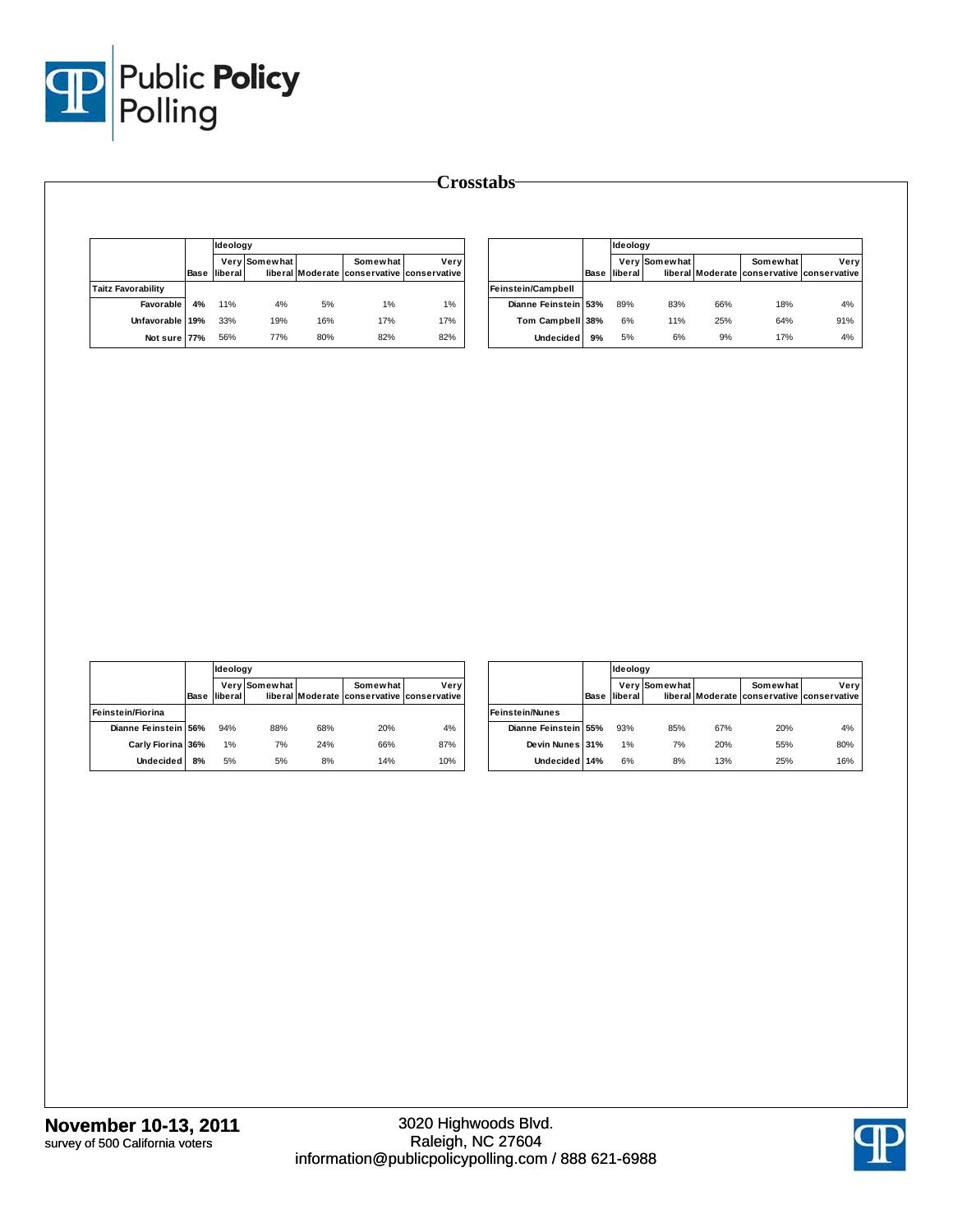

|                      |      |         | Ideoloav             |     |                                                        |      |  |  |
|----------------------|------|---------|----------------------|-----|--------------------------------------------------------|------|--|--|
|                      | Base | liberal | <b>Very Somewhat</b> |     | Somewhat<br>liberal Moderate conservative conservative | Verv |  |  |
| Feinstein/Poizner    |      |         |                      |     |                                                        |      |  |  |
| Dianne Feinstein 54% |      | 92%     | 87%                  | 62% | 20%                                                    | 4%   |  |  |
| Steve Poizner 35%    |      | 6%      | 7%                   | 24% | 61%                                                    | 87%  |  |  |
| Undecided 11%        |      | 1%      | 6%                   | 13% | 18%                                                    | 9%   |  |  |

|                        |      | Ideology |               |     |                                                        |      |  |  |
|------------------------|------|----------|---------------|-----|--------------------------------------------------------|------|--|--|
|                        | Base | liberal  | Very Somewhat |     | Somewhat<br>liberal Moderate conservative conservative | Verv |  |  |
| <b>Feinstein/Taitz</b> |      |          |               |     |                                                        |      |  |  |
| Dianne Feinstein 56%   |      | 91%      | 88%           | 67% | 21%                                                    | 5%   |  |  |
| Orly Taitz 29%         |      | 4%       | 5%            | 14% | 53%                                                    | 79%  |  |  |
| Undecided 15%          |      | 5%       | 6%            | 19% | 26%                                                    | 16%  |  |  |

|                           |     | Gender     |     |
|---------------------------|-----|------------|-----|
|                           |     | Base Woman | Man |
| <b>Feinstein Approval</b> |     |            |     |
| Approve 51%               |     | 53%        | 49% |
| <b>Disapprove</b>         | 38% | 35%        | 41% |
| Not sure                  | 11% | 12%        | 10% |

|                          |             | Gender |     |
|--------------------------|-------------|--------|-----|
|                          | <b>Base</b> | Woman  | Man |
| Campbell<br>Favorability |             |        |     |
| Favorable   20%          |             | 18%    | 22% |
| Unfavorable              | 18%         | 13%    | 25% |
| Not sure                 | 62%         | 69%    | 53% |

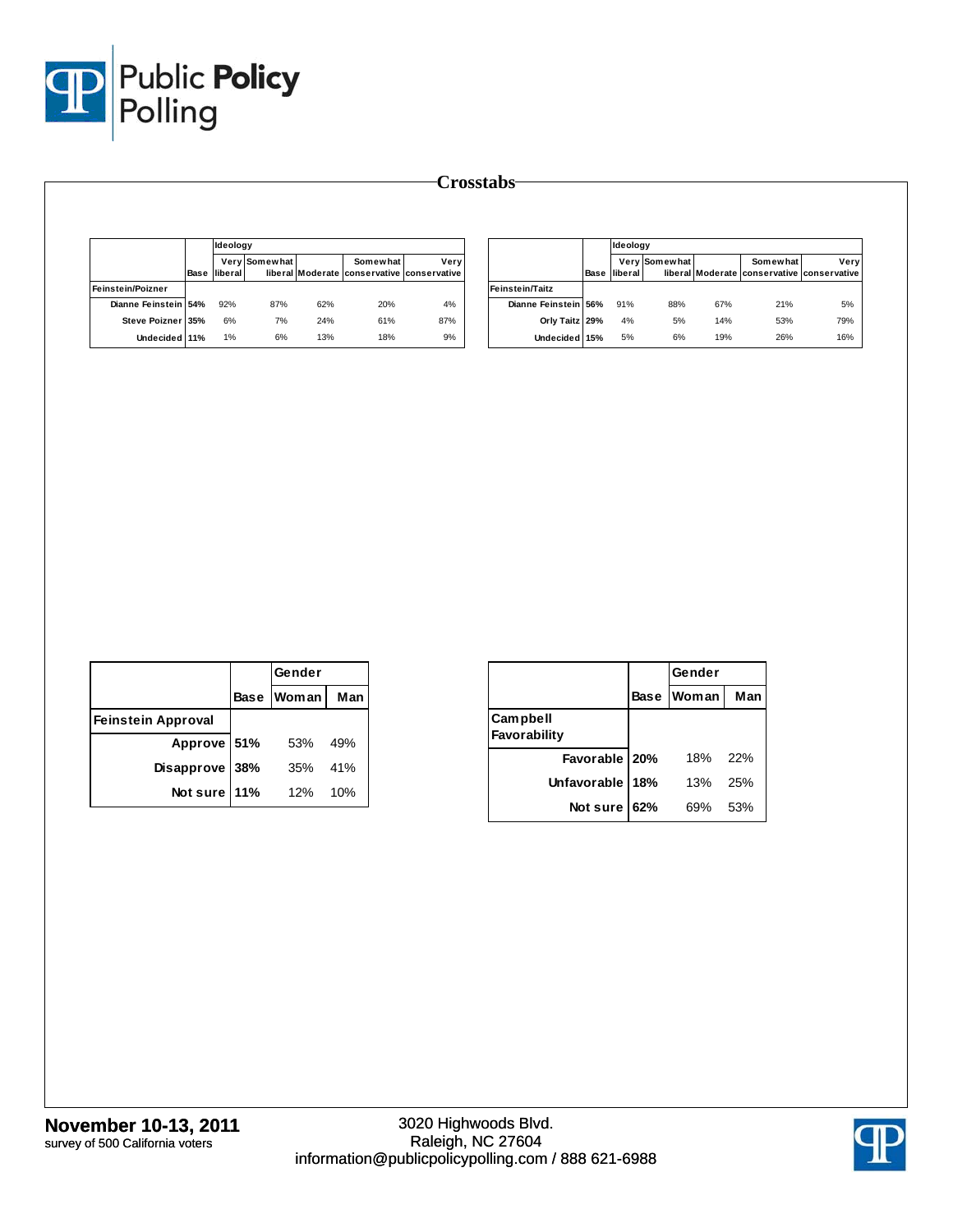

|                             | Gender       |            |
|-----------------------------|--------------|------------|
|                             | Base   Woman | Man        |
| <b>Fiorina Favorability</b> |              |            |
| Favorable   25%             | - 23%        | 27%        |
| Unfavorable 41%             | 38%          | 44%        |
| Not sure 34%                | 39%          | <b>29%</b> |

|                           |             | Gender |     |
|---------------------------|-------------|--------|-----|
|                           | <b>Base</b> | Woman  | Man |
| <b>Nunes Favorability</b> |             |        |     |
| Favorable 11%             |             | 14%    | 8%  |
| Unfavorable 22%           |             | 16%    | 29% |
| Not sure                  | 66%         | 69%    | 63% |

|                             |     | Gender     |     |
|-----------------------------|-----|------------|-----|
|                             |     | Base Woman | Man |
| <b>Poizner Favorability</b> |     |            |     |
| Favorable 15%               |     | 15%        | 14% |
| Unfavorable 27%             |     | 22%        | 32% |
| Not sure                    | 59% | 63%        | 54% |

|                           |             | Gender  |     |
|---------------------------|-------------|---------|-----|
|                           | <b>Base</b> | Woman I | Man |
| <b>Taitz Favorability</b> |             |         |     |
| <b>Favorable</b>          | 4%          | 5%      | 3%  |
| Unfavorable 19%           |             | 15%     | 24% |
| Not sure                  | <b>77%</b>  | 81%     | 73% |

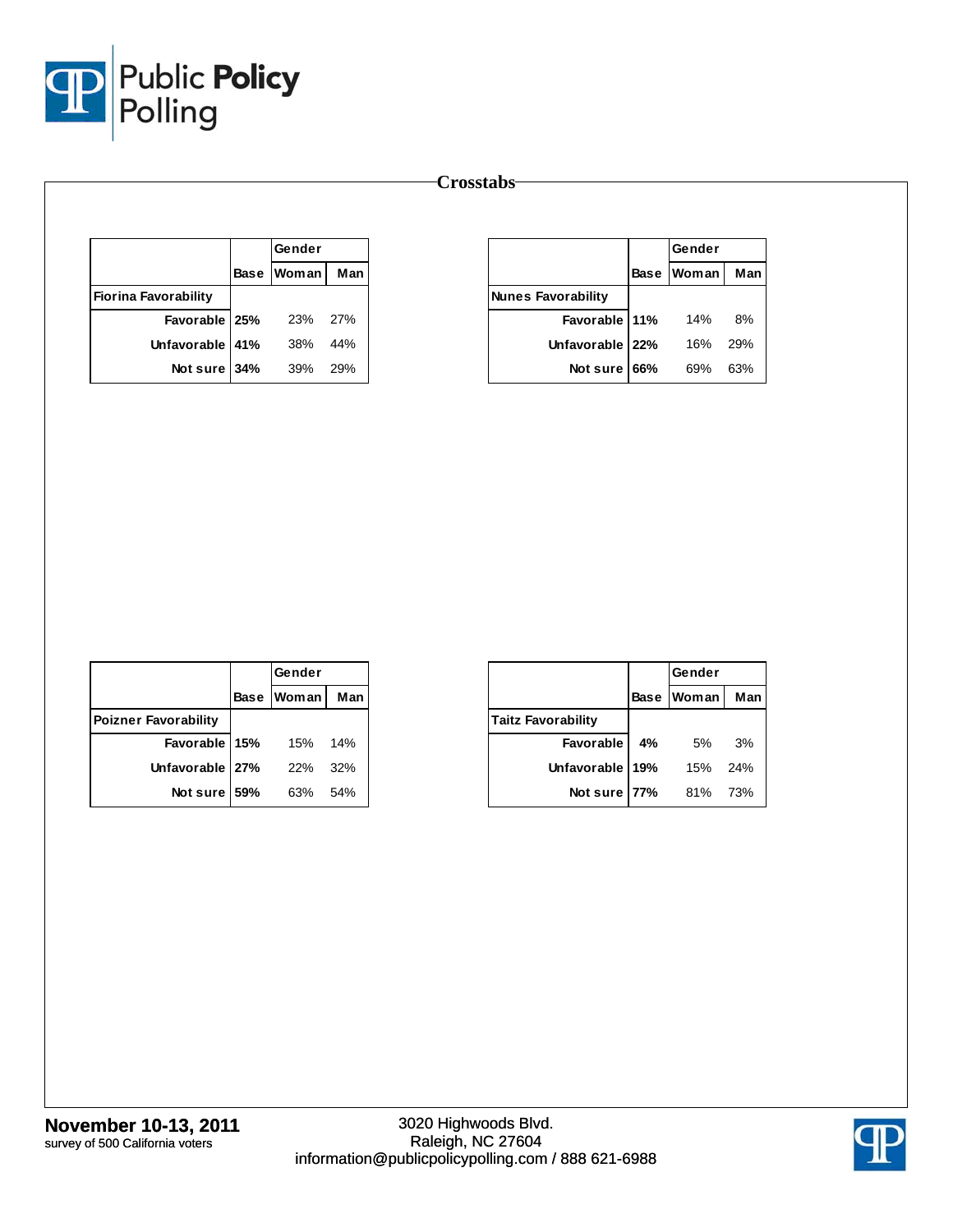

|                      |             | Gender |     |
|----------------------|-------------|--------|-----|
|                      | <b>Base</b> | Woman  | Man |
| Feinstein/Campbell   |             |        |     |
| Dianne Feinstein 53% |             | 59%    | 47% |
| Tom Campbell 38%     |             | 30%    | 46% |
| <b>Undecided</b>     | 9%          | 11%    | 7%  |

|                          |             | Gender     |     |
|--------------------------|-------------|------------|-----|
|                          | <b>Base</b> | Woman      | Man |
| <b>Feinstein/Fiorina</b> |             |            |     |
| Dianne Feinstein 56%     |             | 61%        | 50% |
| Carly Fiorina 36%        |             | <b>29%</b> | 43% |
| <b>Undecided</b>         | 8%          | 9%         | 7%  |

|                        | Gender       |     |
|------------------------|--------------|-----|
|                        | Base   Woman | Man |
| <b>Feinstein/Nunes</b> |              |     |
| Dianne Feinstein 55%   | 61%          | 48% |
| Devin Nunes 31%        | 26%          | 37% |
| Undecided   14%        | 13%          | 15% |

|                          |             | Gender       |     |
|--------------------------|-------------|--------------|-----|
|                          | <b>Base</b> | <b>Woman</b> | Man |
| <b>Feinstein/Poizner</b> |             |              |     |
| Dianne Feinstein 54%     |             | 58%          | 50% |
| Steve Poizner   35%      |             | 30%          | 41% |
| Undecided 11%            |             | 12%          | 9%  |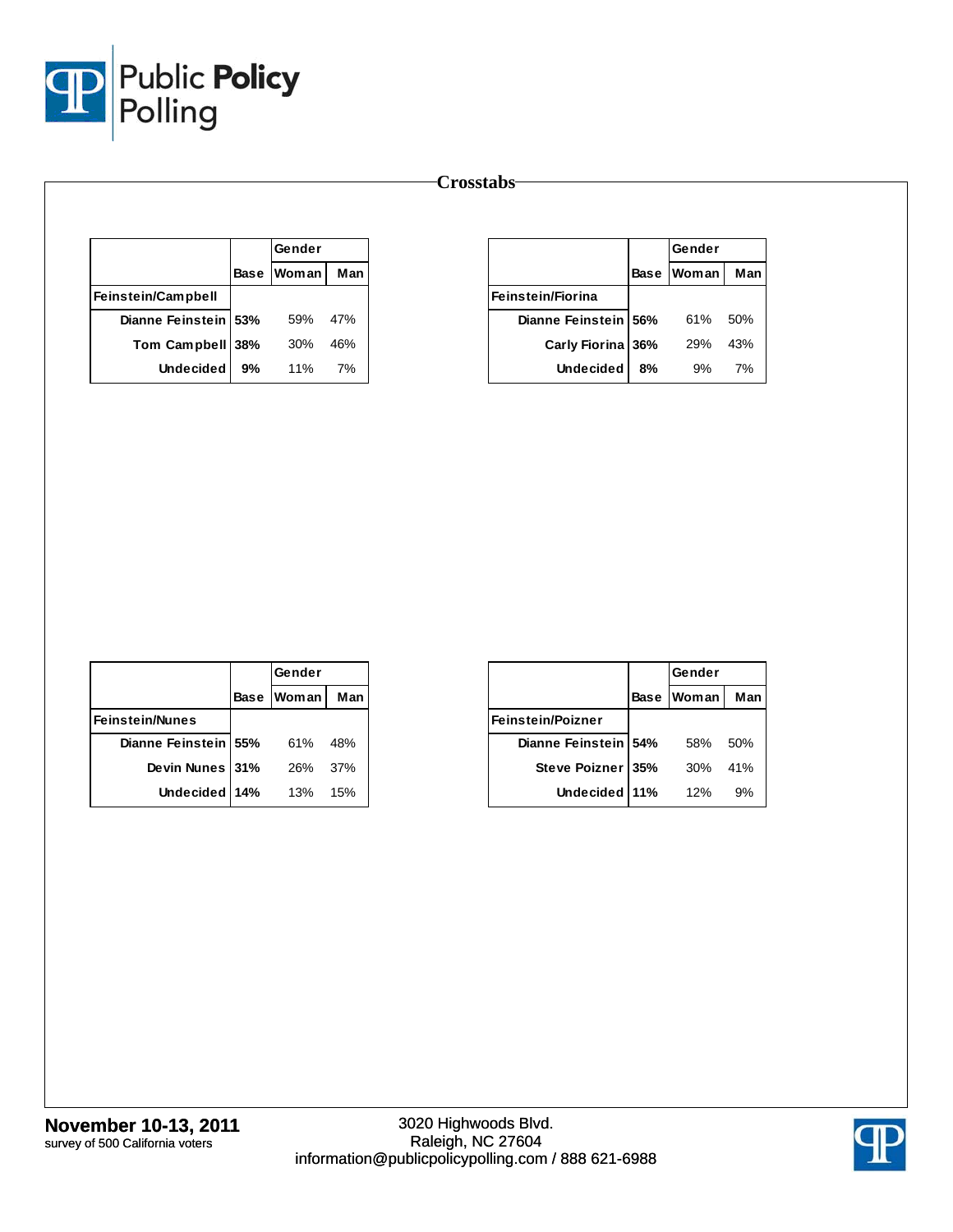

|                        | Gender            |      |
|------------------------|-------------------|------|
|                        | <b>Base Woman</b> | Man  |
| <b>Feinstein/Taitz</b> |                   |      |
| Dianne Feinstein 56%   | 61%               | .50% |
| Orly Taitz   29%       | 25%               | 33%  |
| Undecided 15%          | 14%               | 17%  |

|                           |      | Party      |     |                                       |
|---------------------------|------|------------|-----|---------------------------------------|
|                           | Base |            |     | Democrat Republican Independent/Other |
| <b>Feinstein Approval</b> |      |            |     |                                       |
| Approve 51%               |      | 76%        | 19% | 37%                                   |
| Disapprove 38%            |      | <b>11%</b> | 77% | 46%                                   |
| Not sure 11%              |      | 13%        | 4%  | 17%                                   |

|                          |             | Party |     |                                       |
|--------------------------|-------------|-------|-----|---------------------------------------|
|                          | <b>Base</b> |       |     | Democrat Republican Independent/Other |
| Campbell<br>Favorability |             |       |     |                                       |
| Favorable 20%            |             | 14%   | 29% | 23%                                   |
| Unfavorable 18%          |             | 18%   | 20% | 17%                                   |
| Not sure 62%             |             | 68%   | 50% | 61%                                   |

|                             |      | Party |     |                                       |
|-----------------------------|------|-------|-----|---------------------------------------|
|                             | Base |       |     | Democrat Republican Independent/Other |
| <b>Fiorina Favorability</b> |      |       |     |                                       |
| Favorable 25%               |      | 12%   | 44% | 28%                                   |
| Unfavorable 41%             |      | 49%   | 28% | 39%                                   |
| Not sure 34%                |      | 39%   | 28% | 33%                                   |

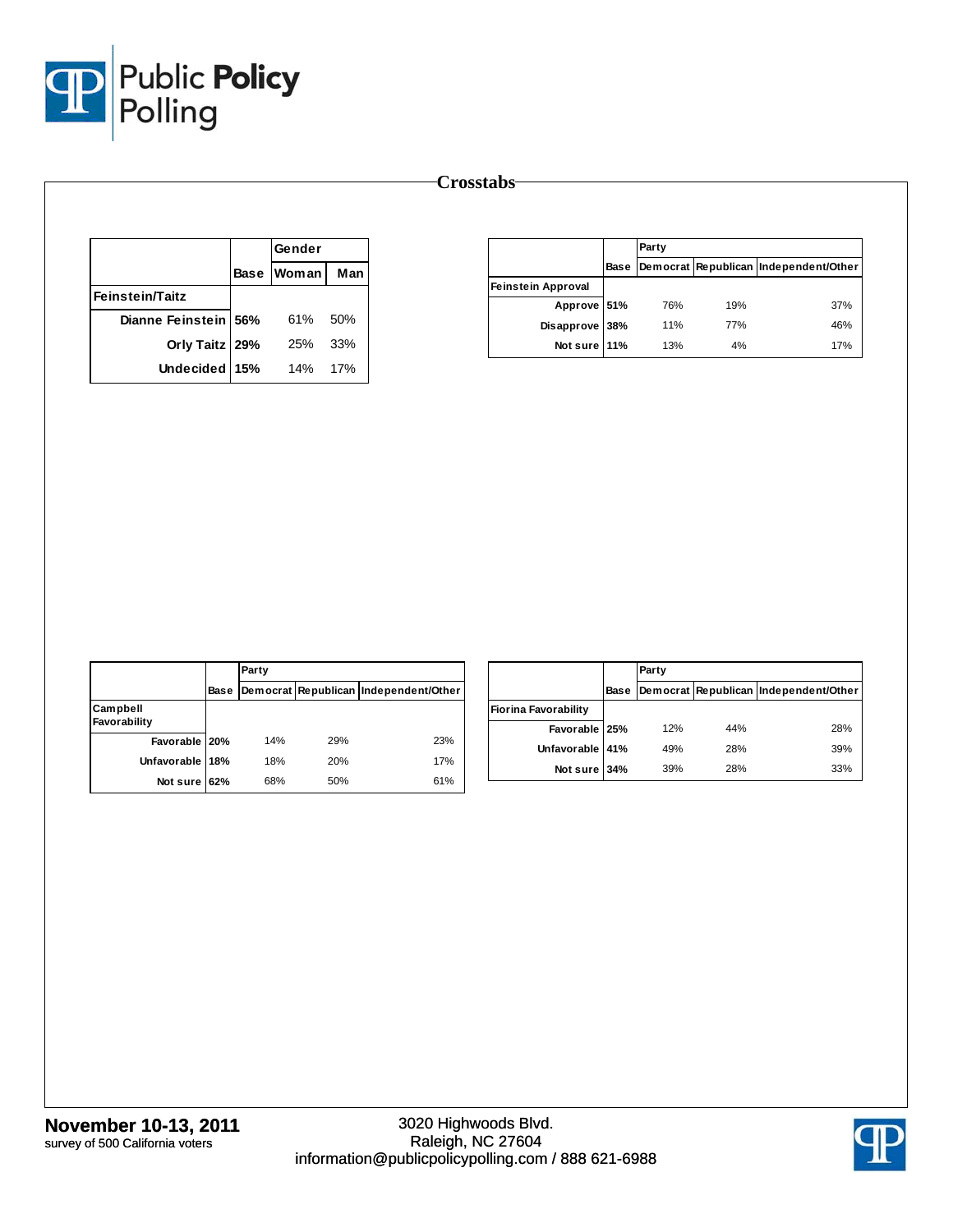

|                           |             | Party |     |                                       |                             | Party |     |                                            |
|---------------------------|-------------|-------|-----|---------------------------------------|-----------------------------|-------|-----|--------------------------------------------|
|                           | <b>Base</b> |       |     | Democrat Republican Independent/Other |                             |       |     | Base Democrat Republican Independent/Other |
| <b>Nunes Favorability</b> |             |       |     |                                       | <b>Poizner Favorability</b> |       |     |                                            |
| Favorable 11%             |             | 13%   | 9%  | 11%                                   | Favorable 15%               | 12%   | 20% | 13%                                        |
| Unfavorable 22%           |             | 19%   | 30% | 19%                                   | Unfavorable 27%             | 23%   | 27% | 34%                                        |
| Not sure 66%              |             | 68%   | 61% | 70%                                   | Not sure 59%                | 64%   | 52% | 53%                                        |

|                           |      | Party |     |                                       |
|---------------------------|------|-------|-----|---------------------------------------|
|                           | Base |       |     | Democrat Republican Independent/Other |
| <b>Taitz Favorability</b> |      |       |     |                                       |
| <b>Favorable</b>          | 4%   | 4%    | 4%  | 4%                                    |
| Unfavorable 19%           |      | 18%   | 22% | 17%                                   |
| Not sure 77%              |      | 78%   | 75% | 79%                                   |

|                      |             | Party |     |                                       |
|----------------------|-------------|-------|-----|---------------------------------------|
|                      | <b>Base</b> |       |     | Democrat Republican Independent/Other |
| Feinstein/Campbell   |             |       |     |                                       |
| Dianne Feinstein 53% |             | 84%   | 12% | 39%                                   |
| Tom Campbell 38%     |             | 8%    | 85% | 41%                                   |
| <b>Undecided</b>     | 9%          | 8%    | 3%  | 20%                                   |

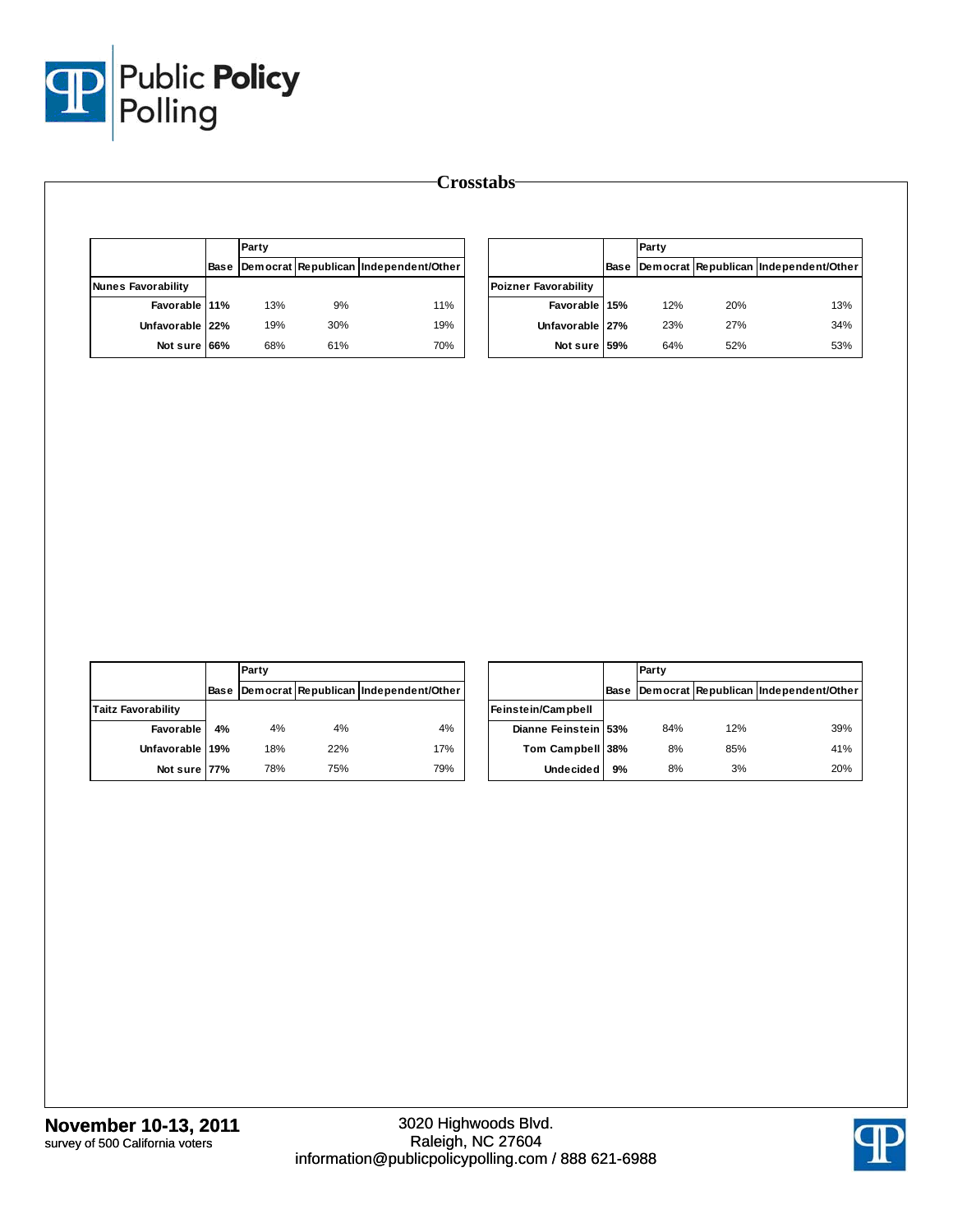

| Base Democrat Republican Independent/Other<br>Dianne Feinstein 56%<br>88%<br>12%<br>81%<br>Carly Fiorina 36%<br>5%<br>7%<br>7%<br>Undecided<br>8% | 41%<br>44%<br>14% | <b>Feinstein/Nunes</b><br>Dianne Feinstein 55%<br>Devin Nunes 31%<br>Undecided 14% | 85%<br>$5\%$<br>10% | 13%<br>73%<br>14% | Base Democrat Republican Independent/Other<br>42%<br>34%<br>24% |
|---------------------------------------------------------------------------------------------------------------------------------------------------|-------------------|------------------------------------------------------------------------------------|---------------------|-------------------|-----------------------------------------------------------------|
| Feinstein/Fiorina                                                                                                                                 |                   |                                                                                    |                     |                   |                                                                 |
|                                                                                                                                                   |                   |                                                                                    |                     |                   |                                                                 |
|                                                                                                                                                   |                   |                                                                                    |                     |                   |                                                                 |
|                                                                                                                                                   |                   |                                                                                    |                     |                   |                                                                 |
|                                                                                                                                                   |                   |                                                                                    |                     |                   |                                                                 |
|                                                                                                                                                   |                   |                                                                                    |                     |                   |                                                                 |
| Party                                                                                                                                             |                   |                                                                                    | Party               |                   |                                                                 |
| Base Democrat Republican Independent/Other                                                                                                        |                   |                                                                                    |                     |                   | Base Democrat Republican Independent/Other                      |
| Feinstein/Poizner                                                                                                                                 |                   | Feinstein/Taitz                                                                    |                     |                   |                                                                 |
| Dianne Feinstein 54%<br>12%<br>84%                                                                                                                | 40%               | Dianne Feinstein 56%                                                               | 86%                 | 15%               | 41%                                                             |
|                                                                                                                                                   |                   | Orly Taitz 29%                                                                     | $5\%$               | 68%               | 29%<br>30%                                                      |
| Steve Poizner 35%<br>7%<br>82%<br>$9\%$<br>$7\%$<br>Undecided 11%                                                                                 | 38%<br>21%        | Undecided 15%                                                                      | $9\%$               | 16%               |                                                                 |

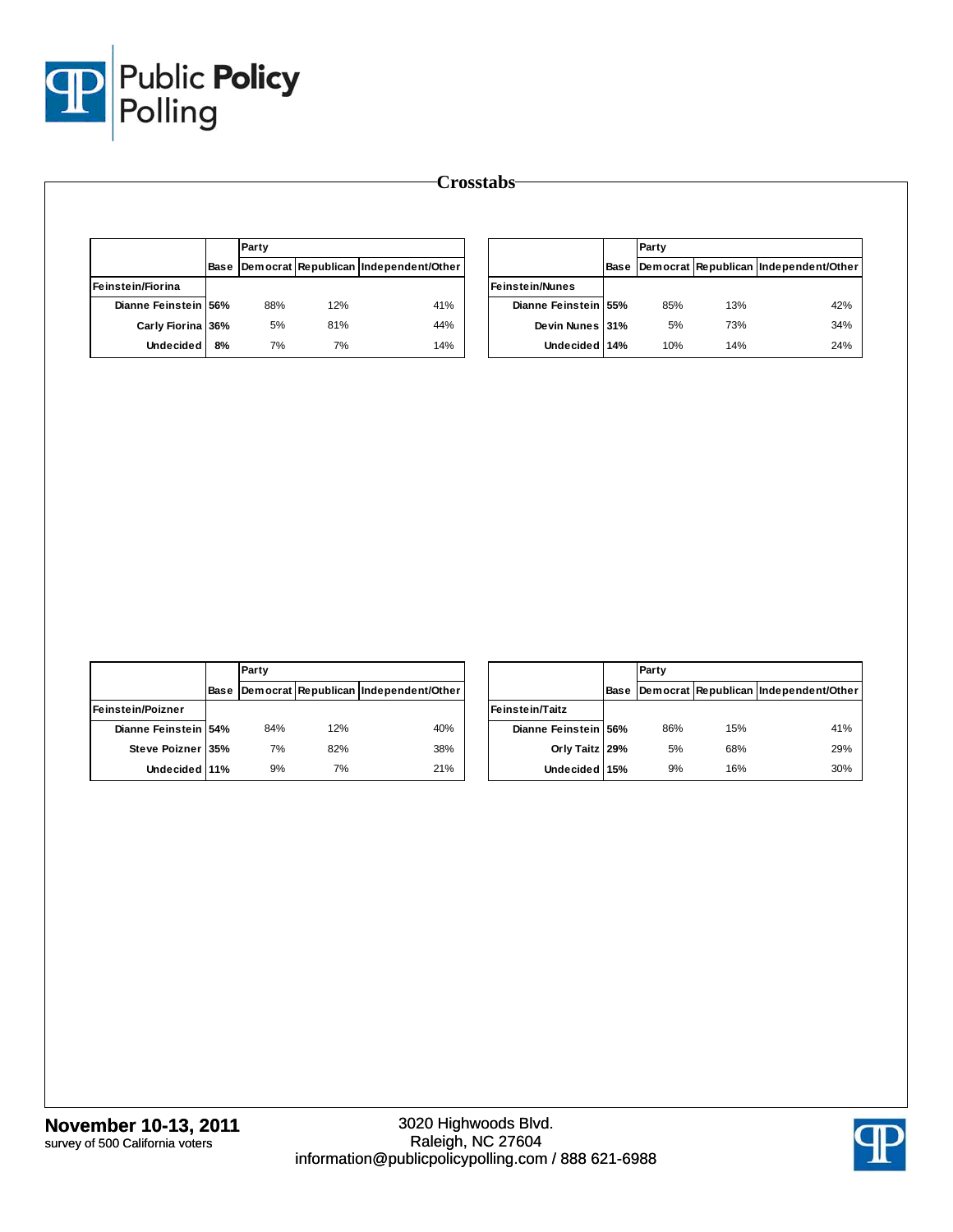

|                    | Race |     | African-                                 |     |     |                          |     | Race |     | African-                                 |     |     |
|--------------------|------|-----|------------------------------------------|-----|-----|--------------------------|-----|------|-----|------------------------------------------|-----|-----|
|                    |      |     | Base Hispanic White American Asian Other |     |     |                          |     |      |     | Base Hispanic White American Asian Other |     |     |
| Feinstein Approval |      |     |                                          |     |     | Campbell<br>Favorability |     |      |     |                                          |     |     |
| Approve 51%        | 52%  | 48% | 66%                                      | 65% | 53% |                          |     |      |     | 12%                                      |     |     |
| Disapprove 38%     | 31%  | 45% | 9%                                       | 19% | 37% | Favorable   20%          |     | 23%  | 23% |                                          | 8%  | 9%  |
| Not sure 11%       | 17%  | 7%  | 24%                                      | 16% | 11% | <b>Unfavorable</b>       | 18% | 22%  | 17% | 12%                                      | 26% | 13% |
|                    |      |     |                                          |     |     | Not sure 62%             |     | 55%  | 60% | 76%                                      | 67% | 78% |

|                             |      | Race |     |                                                 |     |     |
|-----------------------------|------|------|-----|-------------------------------------------------|-----|-----|
|                             | Base |      |     | African-<br>Hispanic White American Asian Other |     |     |
| <b>Fiorina Favorability</b> |      |      |     |                                                 |     |     |
| Favorable 25%               |      | 28%  | 28% | 18%                                             | 15% | 12% |
| Unfavorable 41%             |      | 38%  | 40% | 30%                                             | 56% | 48% |
| Not sure 34%                |      | 35%  | 32% | 53%                                             | 29% | 40% |

|                    |      | Race |     |                                                 |     |     |
|--------------------|------|------|-----|-------------------------------------------------|-----|-----|
|                    | Base |      |     | African-<br>Hispanic White American Asian Other |     |     |
| Nunes Favorability |      |      |     |                                                 |     |     |
| Favorable 11%      |      | 19%  | 9%  | 18%                                             | 11% | 4%  |
| Unfavorable 22%    |      | 25%  | 23% | 14%                                             | 14% | 25% |
| Not sure I         | 66%  | 56%  | 68% | 68%                                             | 75% | 71% |

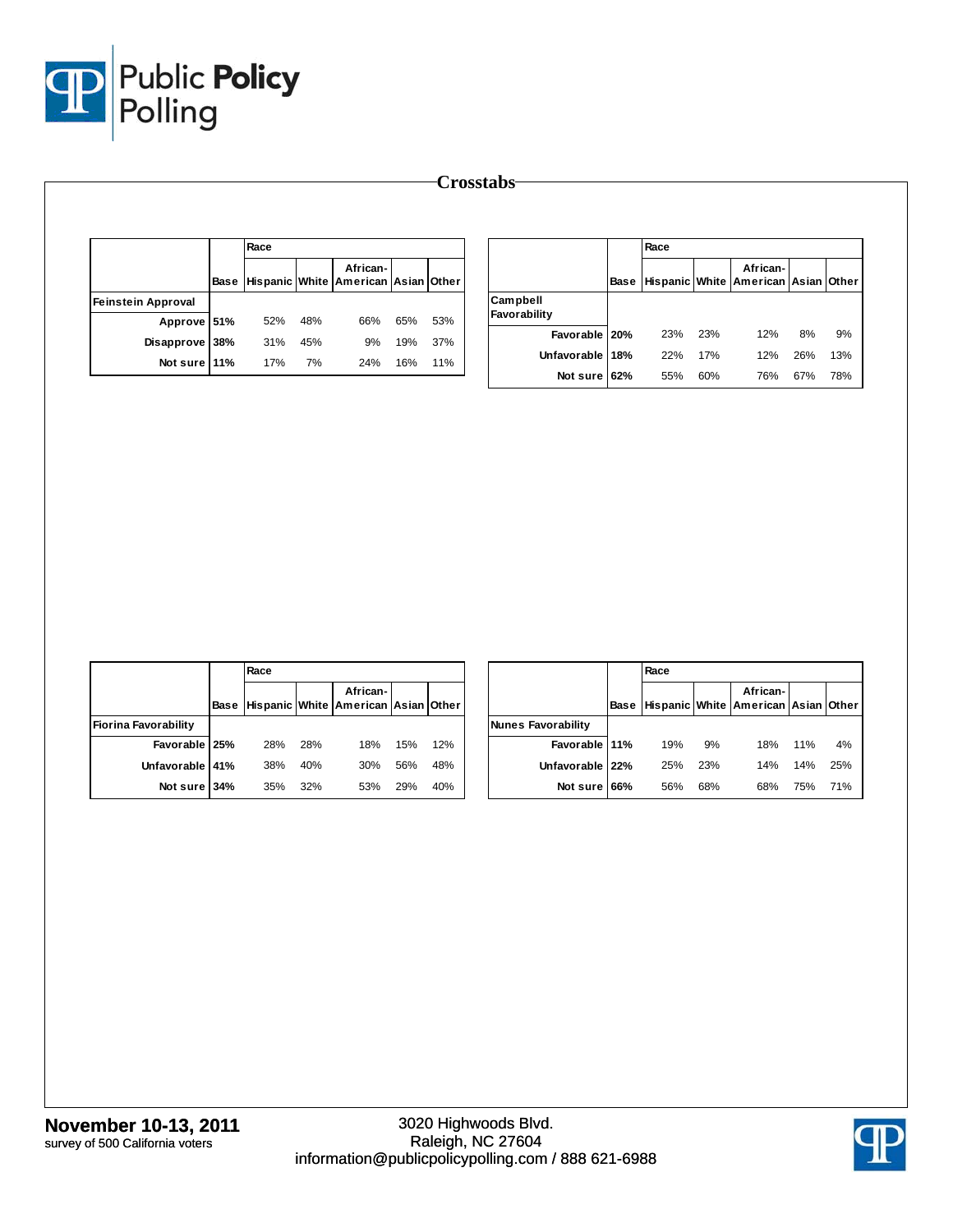

|                      | Race |     |                                                      |     |     |                           |    | Race |     |                                                      |     |     |
|----------------------|------|-----|------------------------------------------------------|-----|-----|---------------------------|----|------|-----|------------------------------------------------------|-----|-----|
|                      |      |     | African-<br>Base Hispanic White American Asian Other |     |     |                           |    |      |     | African-<br>Base Hispanic White American Asian Other |     |     |
| Poizner Favorability |      |     |                                                      |     |     | <b>Taitz Favorability</b> |    |      |     |                                                      |     |     |
| Favorable 15%        | 13%  | 17% | 20%                                                  | 6%  | 7%  | Favorable                 | 4% | 6%   | 4%  | 3%                                                   | 2%  | ٠   |
| Unfavorable 27%      | 35%  | 24% | 22%                                                  | 24% | 27% | Unfavorable 19%           |    | 18%  | 18% | 14%                                                  | 13% | 37% |
| Not sure 59%         | 53%  | 58% | 58%                                                  | 70% | 66% | Not sure 77%              |    | 75%  | 78% | 82%                                                  | 85% | 63% |

|                      |    | Race |     |                                                      |     |     |                      |    | Race |     |                                                      |     |     |
|----------------------|----|------|-----|------------------------------------------------------|-----|-----|----------------------|----|------|-----|------------------------------------------------------|-----|-----|
|                      |    |      |     | African-<br>Base Hispanic White American Asian Other |     |     |                      |    |      |     | African-<br>Base Hispanic White American Asian Other |     |     |
|                      |    |      |     |                                                      |     |     |                      |    |      |     |                                                      |     |     |
| Feinstein/Campbell   |    |      |     |                                                      |     |     | Feinstein/Fiorina    |    |      |     |                                                      |     |     |
| Dianne Feinstein 53% |    | 59%  | 47% | 82%                                                  | 64% | 59% | Dianne Feinstein 56% |    | 64%  | 47% | 84%                                                  | 75% | 63% |
| Tom Campbell 38%     |    | 29%  | 48% | 6%                                                   | 17% | 26% | Carly Fiorina 36%    |    | 27%  | 46% | 6%                                                   | 15% | 23% |
| <b>Undecided</b>     | 9% | 11%  | 5%  | 12%                                                  | 19% | 15% | Undecided            | 8% | 9%   | 7%  | 10%                                                  | 10% | 14% |

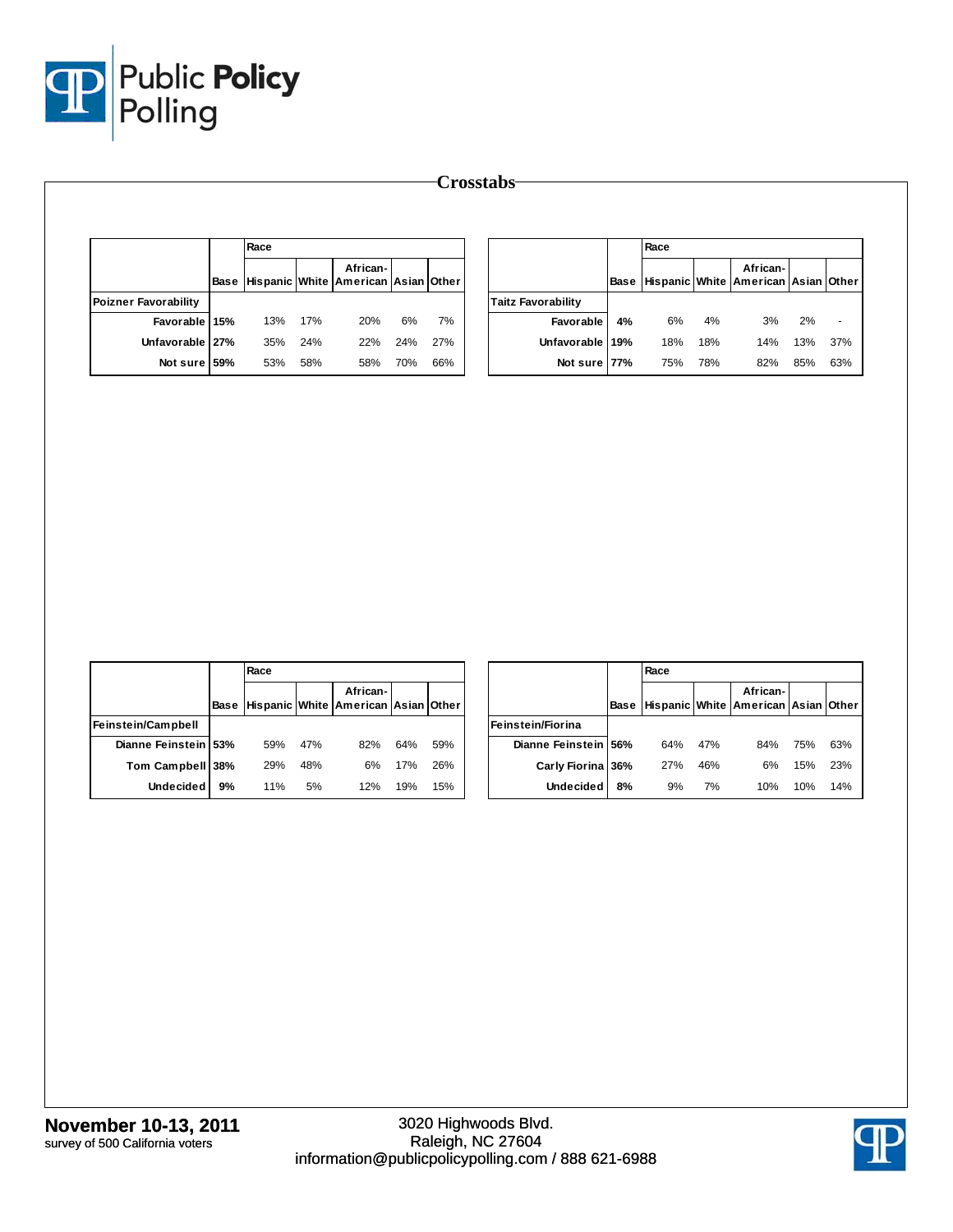

|                             |     |                                                      |     |     |  |                   | Race                                      |     |                                                      |     |     |
|-----------------------------|-----|------------------------------------------------------|-----|-----|--|-------------------|-------------------------------------------|-----|------------------------------------------------------|-----|-----|
|                             |     | African-<br>Base Hispanic White American Asian Other |     |     |  |                   |                                           |     | African-<br>Base Hispanic White American Asian Other |     |     |
|                             |     |                                                      |     |     |  |                   |                                           |     |                                                      |     |     |
| 59%<br>Dianne Feinstein 55% | 49% | 80%                                                  | 69% | 59% |  |                   | 62%                                       | 47% | 75%                                                  | 66% | 57% |
| Devin Nunes 31%<br>27%      | 39% | 2%                                                   | 15% | 21% |  |                   | 28%                                       | 45% | 6%                                                   | 17% | 21% |
| Undecided 14%<br>14%        | 13% | 17%                                                  | 16% |     |  |                   |                                           |     |                                                      |     |     |
|                             |     |                                                      |     |     |  | Feinstein/Poizner | Dianne Feinstein 54%<br>Steve Poizner 35% |     |                                                      |     |     |

|                        |      | Race |     |                                                 |     |     |
|------------------------|------|------|-----|-------------------------------------------------|-----|-----|
|                        | Base |      |     | African-<br>Hispanic White American Asian Other |     |     |
| <b>Feinstein/Taitz</b> |      |      |     |                                                 |     |     |
| Dianne Feinstein 56%   |      | 62%  | 49% | 87%                                             | 69% | 54% |
| Orly Taitz 29%         |      | 19%  | 37% | 6%                                              | 15% | 24% |
| Undecided 15%          |      | 19%  | 14% | 7%                                              | 16% | 22% |

|                                   |             | Age |                            |                     |
|-----------------------------------|-------------|-----|----------------------------|---------------------|
|                                   | <b>Base</b> |     | 18 to 30 to 46 to 29 45 65 | Older<br>65 than 65 |
| <b>Feinstein Approval</b>         |             |     |                            |                     |
| Approve 51% 56% 43% 51%           |             |     |                            | 58%                 |
| <b>Disapprove 38%</b> 24% 43% 41% |             |     |                            | 34%                 |
| Not sure   11% 21% 13% 8%         |             |     |                            | 8%                  |

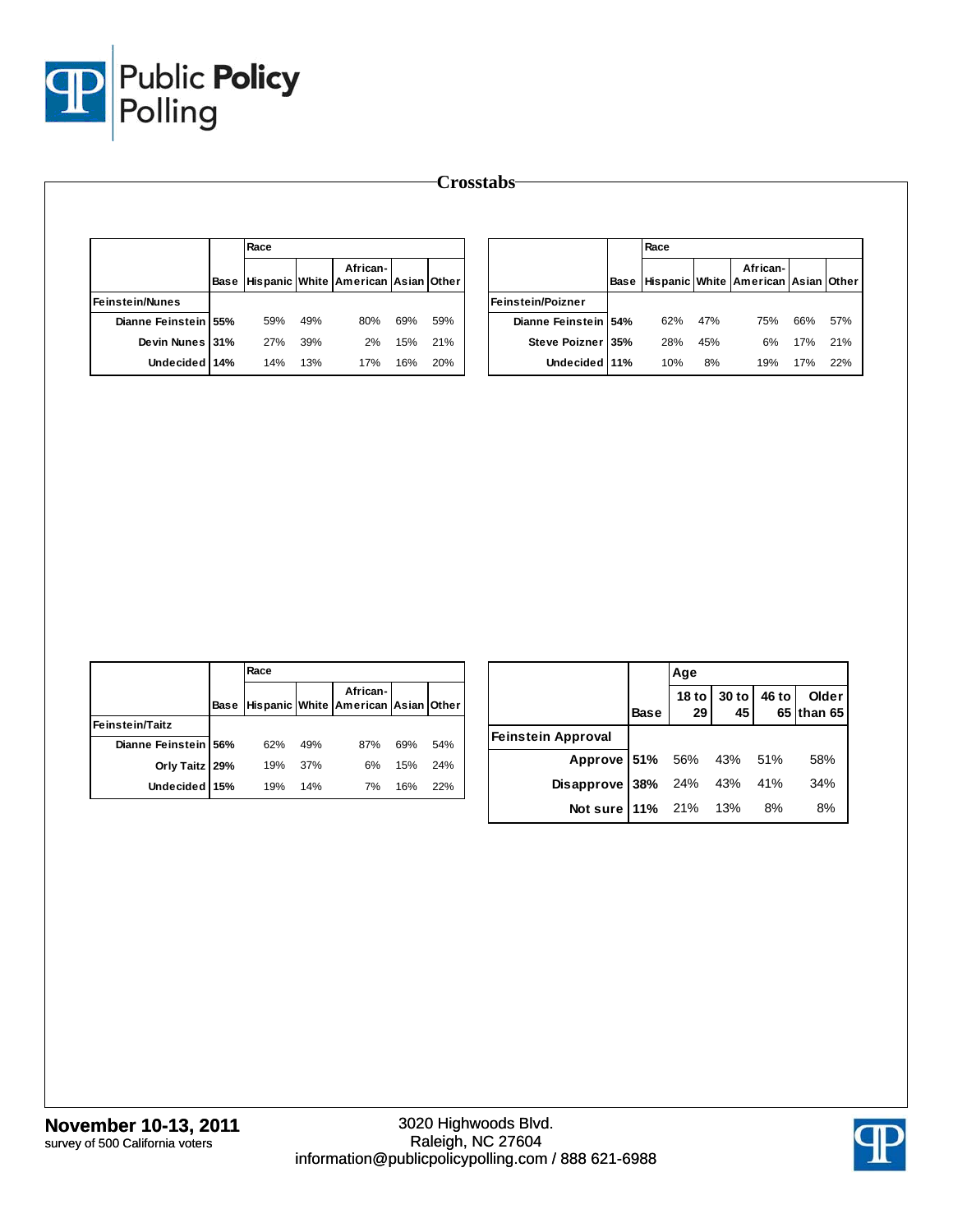

|                          |             | Age                    |             |       |                     |                                                |             | Age                    |             |       |                     |
|--------------------------|-------------|------------------------|-------------|-------|---------------------|------------------------------------------------|-------------|------------------------|-------------|-------|---------------------|
|                          | <b>Base</b> | 18 <sub>to</sub><br>29 | 30 to<br>45 | 46 to | Older<br>65 than 65 |                                                | <b>Base</b> | 18 <sub>to</sub><br>29 | 30 to<br>45 | 46 to | Older<br>65 than 65 |
| Campbell<br>Favorability |             |                        |             |       |                     | <b>Fiorina Favorability</b><br>Favorable   25% |             | 21%                    | 23%         | 25%   | 30%                 |
| Favorable   20%          |             | 15%                    | 12%         | 24%   | 27%                 | Unfavorable 41%                                |             | 41%                    | 39%         | 43%   | 40%                 |
| Unfavorable 18%          |             | 24%                    | 20%         | 17%   | 14%                 | Not sure 34%                                   |             | 38%                    | 39%         | 32%   | 29%                 |
| Not sure $62%$           |             | 62%                    | 67%         | 58%   | 59%                 |                                                |             |                        |             |       |                     |

|                                 |      | Age |                            |                     |
|---------------------------------|------|-----|----------------------------|---------------------|
|                                 | Base |     | 18 to 30 to 46 to 29 45 65 | Older<br>65 than 65 |
| <b>Nunes Favorability</b>       |      |     |                            |                     |
| <b>Favorable 11%</b> 24% 4% 12% |      |     |                            | 11%                 |
| Unfavorable 22% 15% 22% 25%     |      |     |                            | 24%                 |
| Not sure 66% 62% 75% 63%        |      |     |                            | 65%                 |

|                                 |             | Age             |                         |                     |
|---------------------------------|-------------|-----------------|-------------------------|---------------------|
|                                 | <b>Base</b> | 29 <sub>1</sub> | 18 to 30 to 46 to<br>45 | Older<br>65 than 65 |
| <b>Poizner Favorability</b>     |             |                 |                         |                     |
| <b>Favorable 15%</b> 9% 10% 20% |             |                 |                         | 16%                 |
| Unfavorable 27% 38% 25% 28%     |             |                 |                         | 19%                 |
| Not sure   59% 53% 65% 52%      |             |                 |                         | 65%                 |

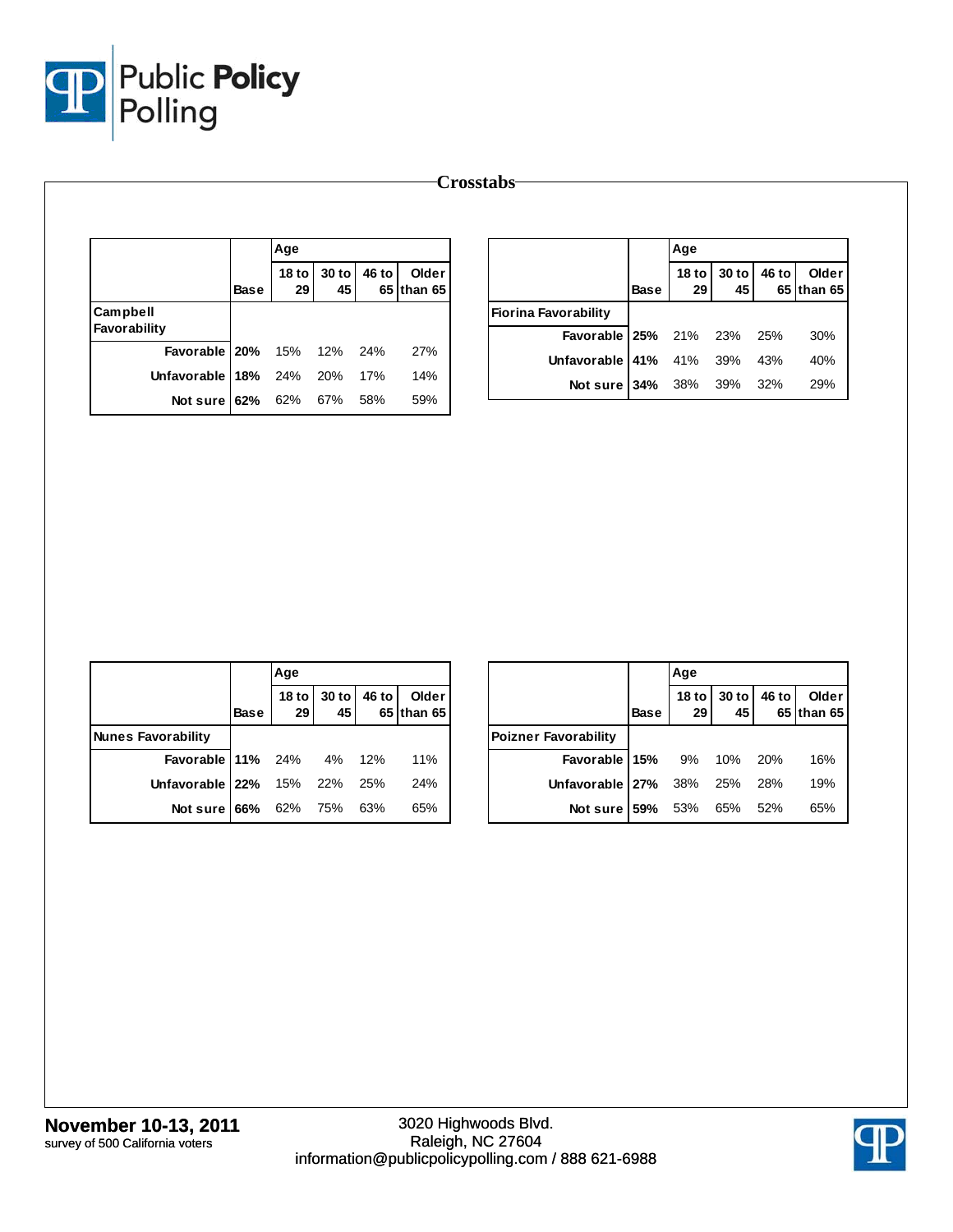

|                           |             | Age                    |                |       |                     |                      |             | Age                    |             |       |                     |
|---------------------------|-------------|------------------------|----------------|-------|---------------------|----------------------|-------------|------------------------|-------------|-------|---------------------|
|                           | <b>Base</b> | 18 <sub>to</sub><br>29 | $30$ to<br>45  | 46 to | Older<br>65 than 65 |                      | <b>Base</b> | 18 <sub>to</sub><br>29 | 30 to<br>45 | 46 to | Older<br>65 than 65 |
| <b>Taitz Favorability</b> |             |                        |                |       |                     | Feinstein/Campbell   |             |                        |             |       |                     |
| Favorable                 | 4%          | 9%                     | $\blacksquare$ | 5%    | 4%                  | Dianne Feinstein 53% |             | 65%                    | 53%         | 51%   | 50%                 |
| Unfavorable 19%           |             | 24%                    | 18%            | 18%   | 18%                 | Tom Campbell 38%     |             | 26%                    | 35%         | 41%   | 43%                 |
| Not sure 77%              |             | 68%                    | 82%            | 77%   | 79%                 | <b>Undecided</b>     | 9%          | 9%                     | 12%         | 8%    | 7%                  |

|                                      |      | Age                 |                                                      |       |                     |
|--------------------------------------|------|---------------------|------------------------------------------------------|-------|---------------------|
|                                      | Base | 18 to $\vert$<br>29 | $\begin{array}{c c} 30 \text{ to} \\ 45 \end{array}$ | 46 to | Older<br>65 than 65 |
| Feinstein/Fiorina                    |      |                     |                                                      |       |                     |
| Dianne Feinstein 56% 71% 57% 53%     |      |                     |                                                      |       | 52%                 |
| <b>Carly Fiorina 36%</b> 24% 30% 41% |      |                     |                                                      |       | 41%                 |
| <b>Undecided</b>                     | 8%   | 6% 13%              |                                                      | 6%    | 7%                  |

|                                    |             | Aqe                    |             |       |                     |
|------------------------------------|-------------|------------------------|-------------|-------|---------------------|
|                                    | <b>Base</b> | 18 <sub>to</sub><br>29 | 30 to<br>45 | 46 to | Older<br>65 than 65 |
| <b>Feinstein/Nunes</b>             |             |                        |             |       |                     |
| Dianne Feinstein   55% 65% 53% 54% |             |                        |             |       | 53%                 |
| <b>Devin Nunes 31%</b> 24% 30% 35% |             |                        |             |       | 30%                 |
| Undecided 14% 12% 17% 11%          |             |                        |             |       | 17%                 |